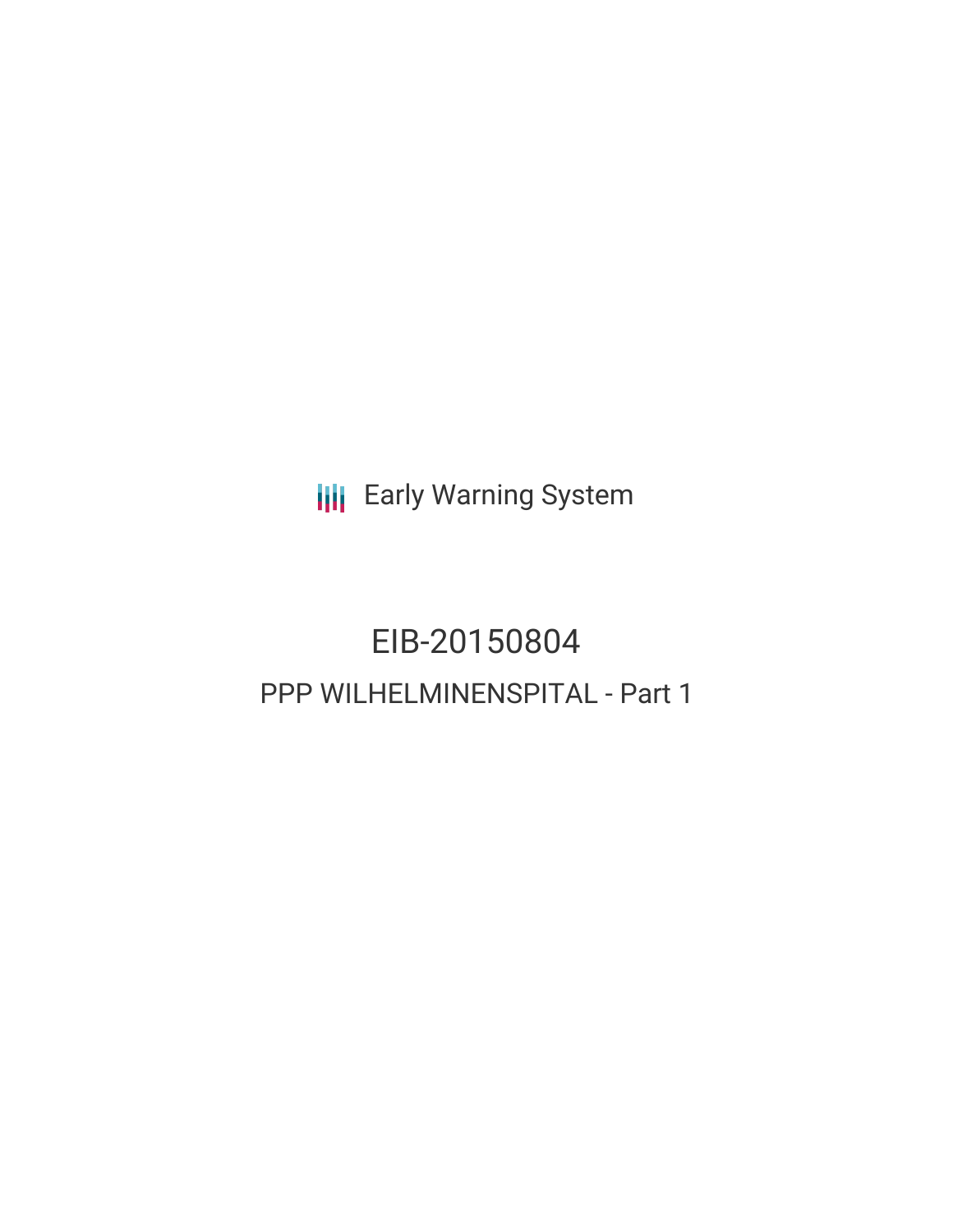

#### **Quick Facts**

| <b>Countries</b>               | Austria                                              |
|--------------------------------|------------------------------------------------------|
| <b>Financial Institutions</b>  | European Investment Bank (EIB)                       |
| <b>Status</b>                  | Proposed                                             |
| <b>Bank Risk Rating</b>        |                                                      |
| <b>Borrower</b>                | Wiener Krankenanstaltenverbund (KAV, City of Vienna) |
| <b>Sectors</b>                 | Education and Health, Infrastructure                 |
| <b>Investment Amount (USD)</b> | $$60.23$ million                                     |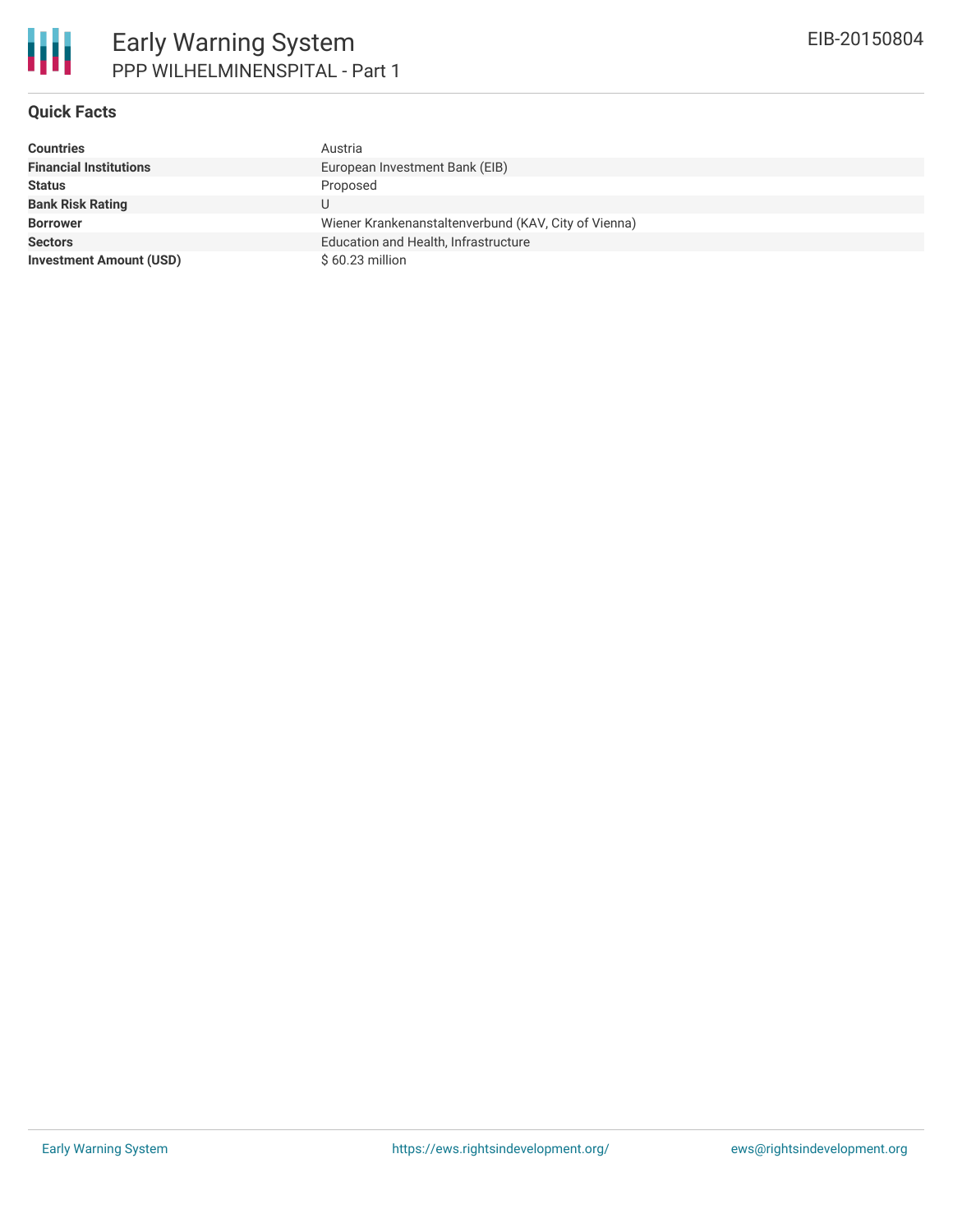

# **Project Description**

The project involves the construction and refurbishment of parts of the Wilhelmine Hospital under a public private partnership (PPP) scheme. The project is part of a hospital programme within the 2030 Vienna Hospitals Concept (Wiener Spitalskonzept 2030), under which the Vienna Hospital Association (Wiener Krankenanstaltenverbund) is responsible for procuring four individual projects at the locations Wilhelminenspital, Kaiser-Franz-Josef Spital and Krankenhaus Hietzing.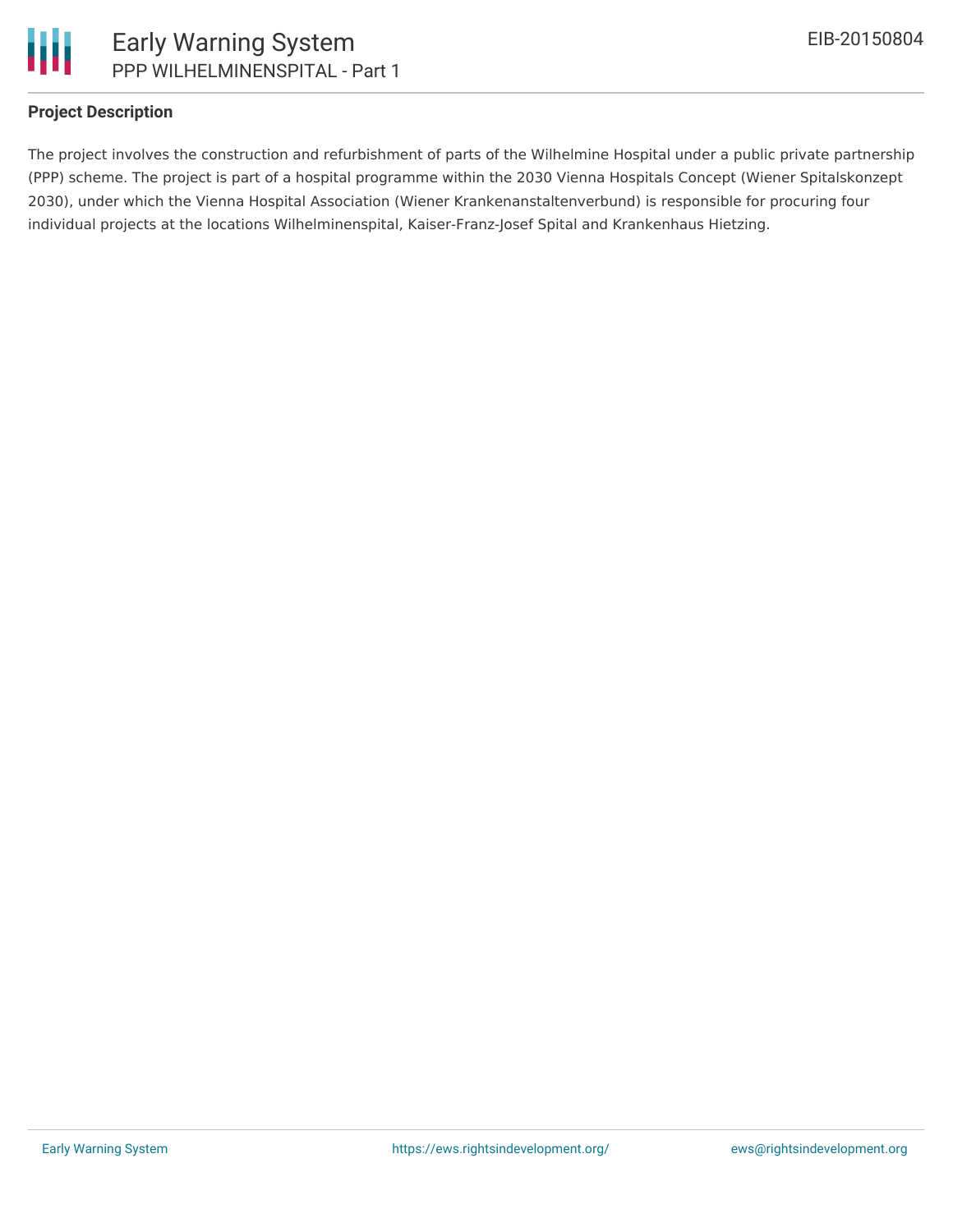

## **Investment Description**

European Investment Bank (EIB)